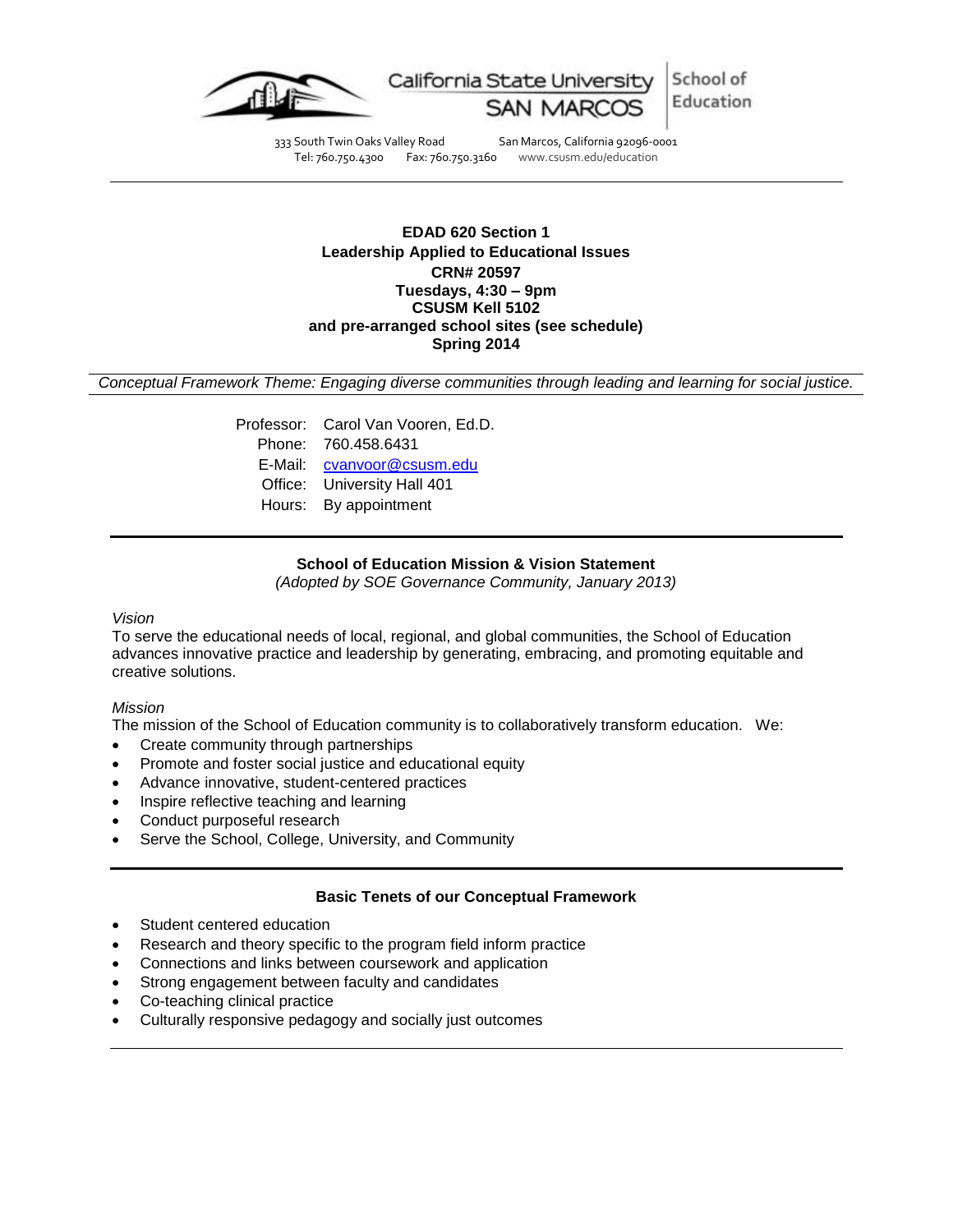## **COURSE DESCRIPTION**

This course guides the candidate to develop an actionable and sustainable vision of teaching and learning that is responsive to the changing context of a given school and local education agency, including the ability to lead others in collaboratively developing, implementing, and evaluating the vision. Candidates will reflect upon and articulate their knowledge, skills, and dispositions in leading diverse school communities in the  $21<sup>st</sup>$  century.

## **Course Prerequisites**

Continual progress in the program of study.

### **Course Objectives**

- 1. Develop strategies to include the broader community and experience various school communities including families, agencies, and community organizations
- 2. Demonstrate the ability to network with other professionals to improve personal knowledge and skills necessary for the job of a school administrator.
- 3. Demonstrate the skills of communicating information through a variety of media.
- 4. Visit schools to understand the variable political, social, economic, and cultural contexts of K-12 education in our communities
- 5. Communicate and debate the major theories and concepts in educational leadership including current educational issues.
- 6. Demonstrate a level of preparation to apply for a position in educational leadership.

## **Unique Course Requirements**

There are several field trips during class time to schools in this course.

## **Required Texts**

Select from one of the three texts to read and discuss in a group:

- Hattie, J. (2008). *Visible learning: A synthesis of over 800 meta-analyses relating to achievement* (1st ed). New York, NY: Routledge.
- Marzano, R. J. (2003). *What works in schools: Translating research into action*. Alexandria, VA: Association for Supervision & Curriculum Development.

Whitaker, T. (2011). *What great principals do differently: Eighteen things that matter most* (2nd ed). Larchmont, NY: Eye on Education.

In addition, please stay informed by regularly reading:

- *Education Week*
- ACSD newsletters
- Articles posted on Cougar Courses

### **Authorization to Teach English Learners**

This course does not meet the CTEL competencies.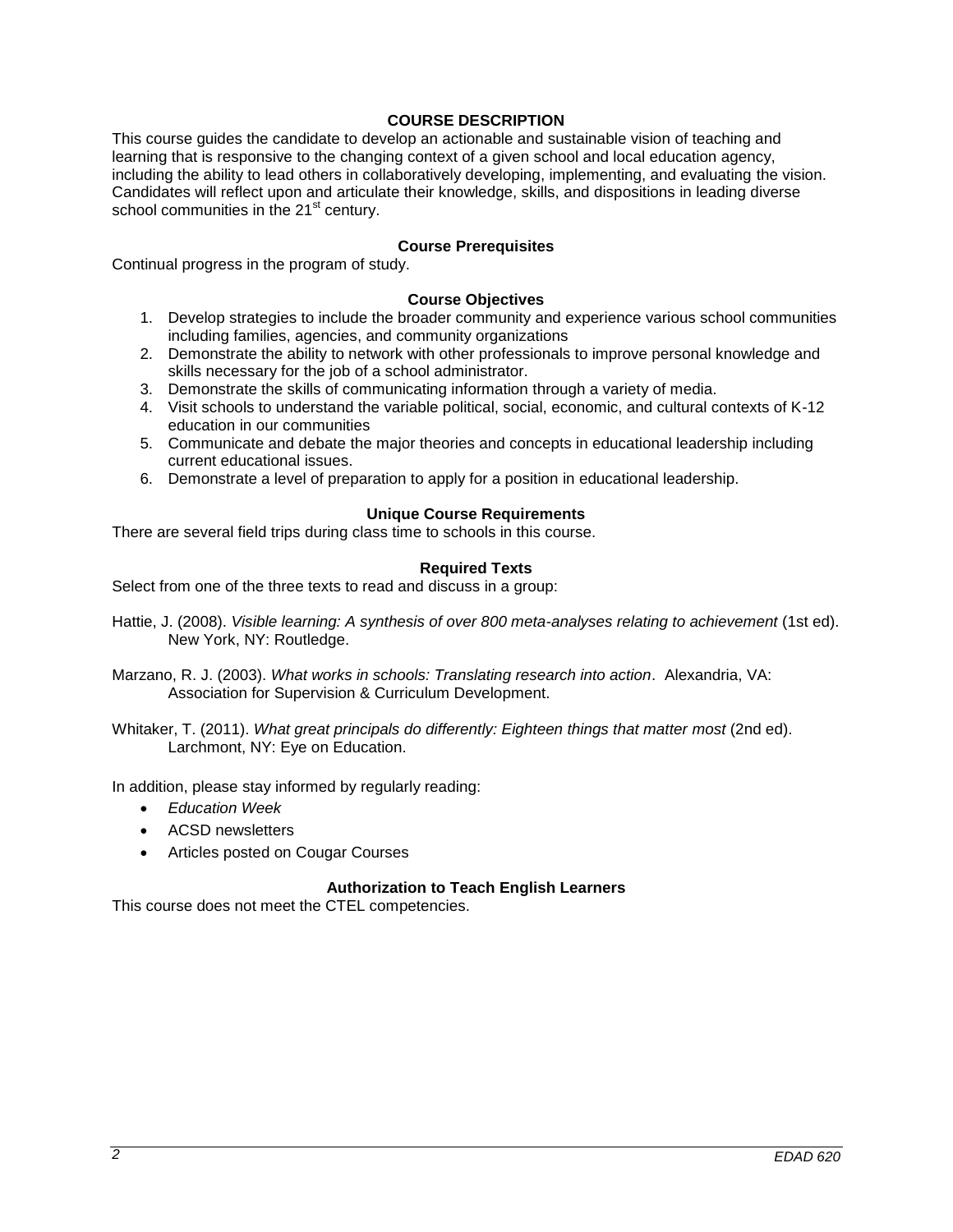## **STUDENT LEARNING OUTCOMES**

#### **California Administrator Performance Expectations (CAPEs)**

CAPE 1: Developing and Articulating a Vision of Teaching and Learning for the School Consistent with the Local Education Agency's Overall Vision and Goals

CAPE 3: Leading by Example to Promote Implementation of the Vision

CAPE 7: Demonstrating Understanding of the School and Community Context, Including the Instructional Implications of Cultural/Linguistic, Socioeconomic, and Political Factors

CAPE 13: Modeling Life-Long Learning and Job-Related Professional Growth

CAPE 19: Representing and Promoting the School's Accomplishments and Needs to the LEA and the Public

## **GENERAL CONSIDERATIONS**

### **Assessment of Professional Dispositions**

Assessing a candidate's dispositions within a professional preparation program is recognition that teaching and working with learners of all ages requires not only specific content knowledge and pedagogical skills, but positive attitudes about multiple dimensions of the profession. The School of Education has identified six dispositions – social justice and equity, collaboration, critical thinking, professional ethics, reflective teaching and learning, and life-long learning—and developed an assessment rubric. The Preliminary Administration Services credential has two additional dispositions: visionary and ready to lead. For each dispositional element, there are three levels of performance *unacceptable*, *initial target*, and *advanced target*. The description and rubric for the three levels of performance offer measurable behaviors and examples.

The assessment is designed to provide candidates with ongoing feedback for their growth in professional dispositions and includes a self-assessment by the candidate. The dispositions and rubric are presented, explained and assessed in one or more designated courses in each program as well as in field study experiences. Based upon assessment feedback candidates will compose a reflection that becomes part of the candidate's portfolio. Candidates are expected to meet the level of *initial target* during the program.

### **School of Education Attendance Policy**

Due to the dynamic and interactive nature of courses in the School of Education, all candidates are expected to attend all classes and participate actively. At a minimum, candidates must attend more than 80% of class time, or s/he may not receive a passing grade for the course at the discretion of the instructor. Individual instructors may adopt more stringent attendance requirements. Should the candidate have extenuating circumstances, s/he should contact the instructor as soon as possible. *(Adopted by the COE Governance Community, December, 1997).* .

### **Students with Disabilities Requiring Reasonable Accommodations**

Candidates with disabilities who require reasonable accommodations must be approved for services by providing appropriate and recent documentation to the Office of Disable Student Services (DSS). This office is located in Craven Hall 4300, and can be contacted by phone at (760) 750-4905, or TTY (760) 750-4909. Candidates authorized by DSS to receive reasonable accommodations should meet with their instructor during office hours or, in order to ensure confidentiality, in a more private setting.

### **All University Writing Requirement**

This course meets the university's writing requirement of at least 2500 words. Students are expected to use academic writing style consistent with graduate level courses. Written assignments will include out of class assignments as well as in class assignments.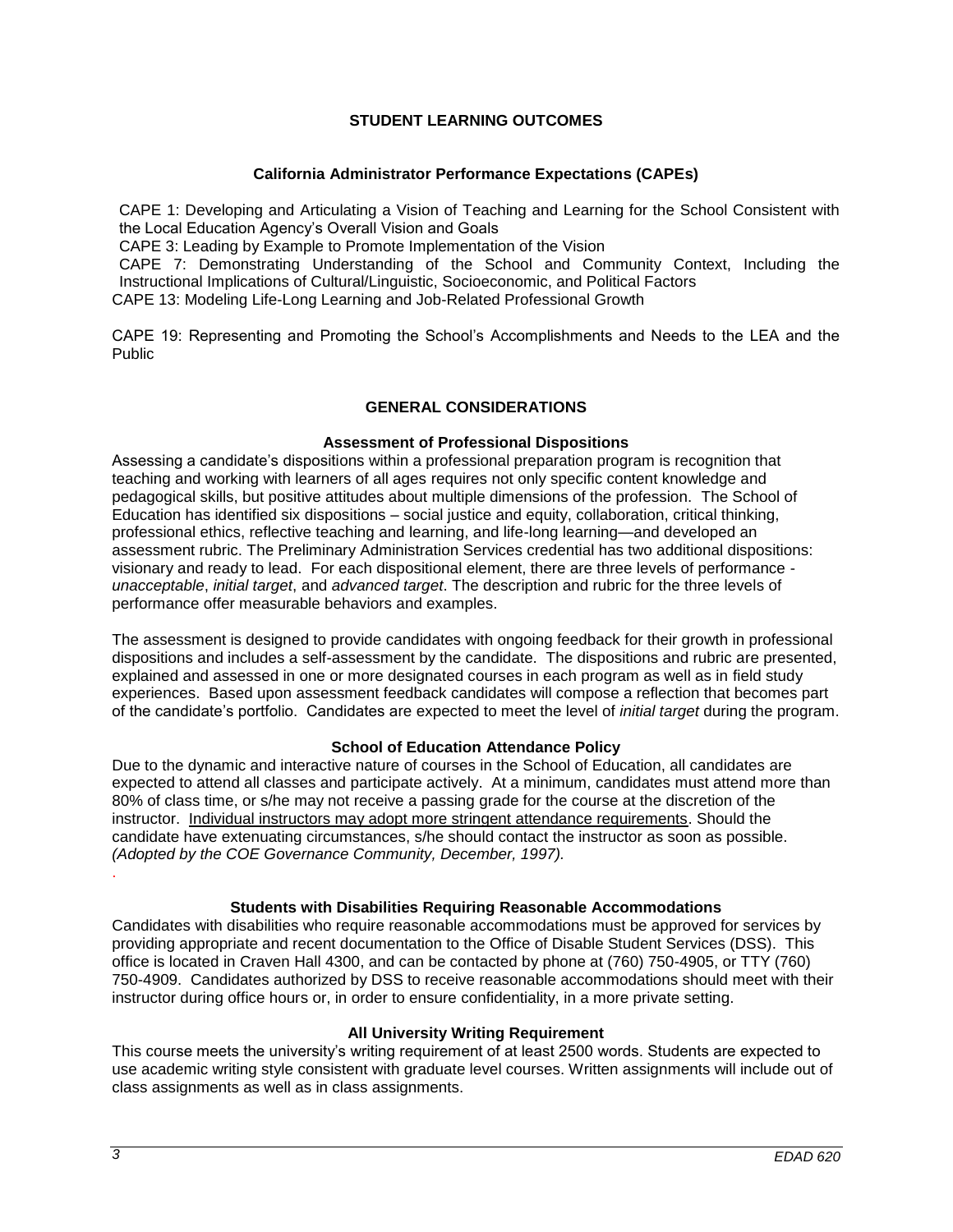## **CSUSM Academic Honesty Policy**

"Students will be expected to adhere to standards of academic honesty and integrity, as outlined in the Student Academic Honesty Policy. All written work and oral presentation assignments must be original work. All ideas/materials that are borrowed from other sources must have appropriate references to the original sources. Any quoted material should give credit to the source and be punctuated with quotation marks.

Students are responsible for honest completion of their work including examinations. There will be no tolerance for infractions. If you believe there has been an infraction by someone in the class, please bring it to the instructor's attention. The instructor reserves the right to discipline any student for academic dishonesty in accordance with the general rules and regulations of the university. Disciplinary action may include the lowering of grades and/or the assignment of a failing grade for an exam, assignment, or the class as a whole."

Incidents of Academic Dishonesty will be reported to the Dean of Students. Sanctions at the University level may include suspension or expulsion from the University.

### **Plagiarism:**

As an educator, it is expected that each candidate will do his/her own work, and contribute equally to group projects and processes. Plagiarism or cheating is unacceptable under any circumstances. If you are in doubt about whether your work is paraphrased or plagiarized see the Plagiarism Prevention for Students website [http://library.csusm.edu/plagiarism/index.html.](http://library.csusm.edu/plagiarism/index.html) If there are questions about academic honesty, please consult the University catalog.

### **Use of Technology**

Candidates are expected to demonstrate competency in the use of various forms of technology (i.e. word processing, electronic mail, Moodle, use of the Internet, and/or multimedia presentations). Specific requirements for course assignments with regard to technology are at the discretion of the instructor. Keep a digital copy of all assignments for use in your teaching portfolio. All assignments will be submitted online, and some will be submitted in hard copy as well. Details will be given in class.

## **Electronic Communication Protocol**

Electronic correspondence is a part of your professional interactions. If you need to contact the instructor, e-mail is often the easiest way to do so. It is my intention to respond to all received e-mails in a timely manner. Please be reminded that e-mail and on-line discussions are a very specific form of communication, with their own nuances and etiquette. For instance, electronic messages sent in all upper case (or lower case) letters, major typos, or slang, often communicate more than the sender originally intended. With that said, please be mindful of all e-mail and on-line discussion messages you send to your colleagues, to faculty members in the School of Education, or to persons within the greater educational community. All electronic messages should be crafted with professionalism and care. Things to consider:

- Would I say in person what this electronic message specifically says?
- How could this message be misconstrued?
- Does this message represent my highest self?
- Am I sending this electronic message to avoid a face-to-face conversation?

In addition, if there is ever a concern with an electronic message sent to you, please talk with the author in person in order to correct any confusion.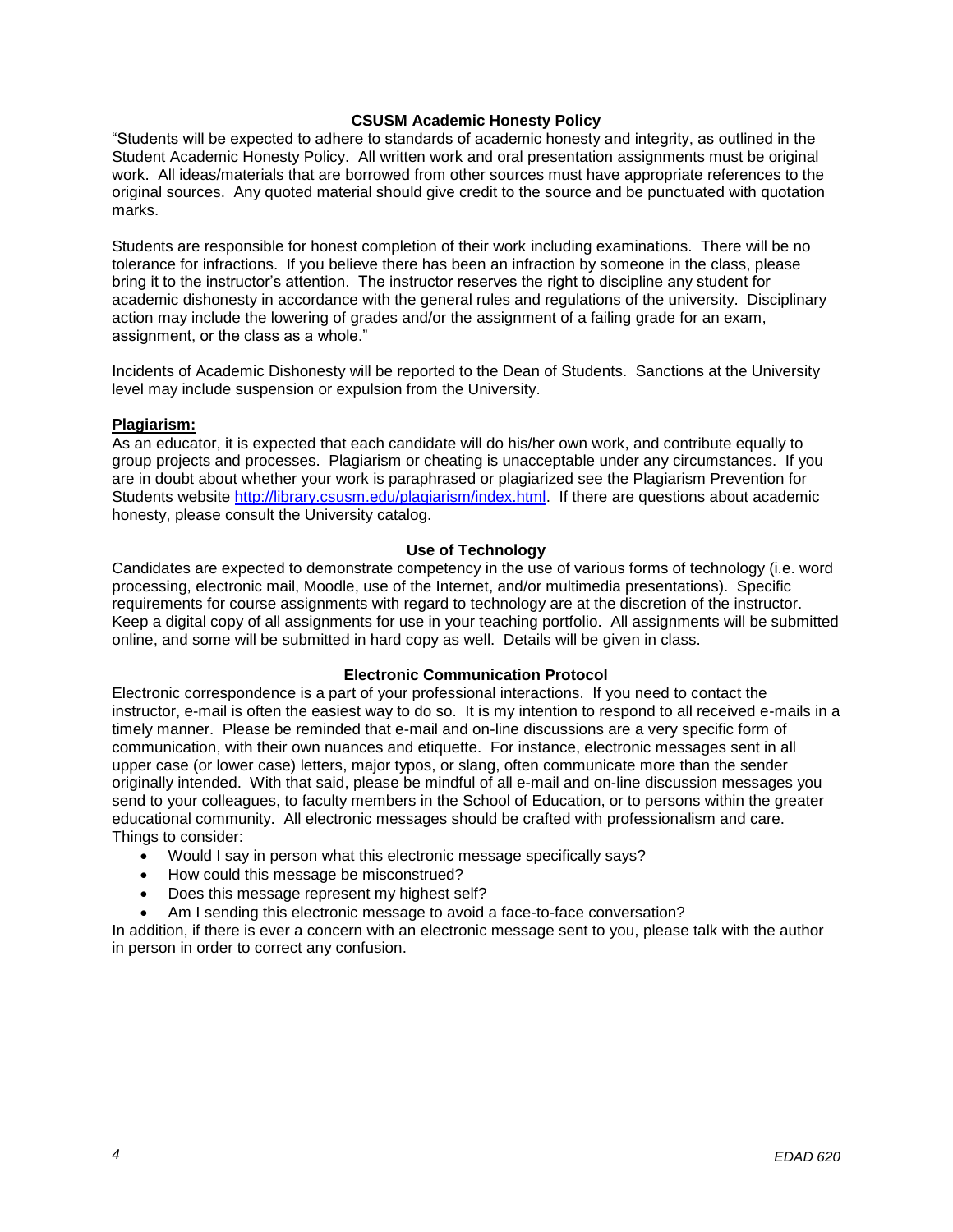# **COURSE REQUIREMENTS**

The following factors will be considered in determining a final grade:

| <b>Assignment</b>                                         | Due date       | <b>Grade points</b> |
|-----------------------------------------------------------|----------------|---------------------|
| Participation and engagement:                             | On-going       | 25                  |
| Active discussion in book groups, mock interviews,        |                |                     |
| and school visitations                                    |                |                     |
| <b>Philosophical chairs:</b>                              |                |                     |
| Several times during the course students will             | On-going       | 10                  |
| participate in an active debate on a current topic listed |                |                     |
| in advance from the syllabus.                             |                |                     |
| Professional leadership resume:                           |                |                     |
| Students will design a professional resume with a lens    | <b>April 7</b> | 15                  |
| on their leadership skills and knowledge.                 |                |                     |
|                                                           |                |                     |
| Leadership platform paper:                                |                |                     |
| A 2-3 page paper describing your philosophy on a          | April 14       | 15                  |
| school leader's primary mission.                          |                |                     |
| <b>Electronic Portfolio:</b>                              |                |                     |
| A final portfolio of student work including the resume,   | April 28       | 25                  |
| leadership platform, evidence of meeting the six          |                |                     |
| standards, and reflections.                               |                |                     |
| <b>Book Group Presentation</b>                            | May 5          | 10                  |
| As a group, teach the rest of the class the most          |                |                     |
| important things you learned from your reading.           |                |                     |
| <b>Total</b>                                              |                | 100                 |

Note: All assignments must be submitted electronically on Cougar Courses on or before due dates and times.

## **Grading Standards**

Final course grades will be based on the following grading scale:

 $A = 93\% - 100\%$ A- = 90% - 92% B+ = 87% - 89%  $B = 83\% - 86\%$ B- = 80% - 82% C+ = 77% - 79%  $C = 73\% - 76\%$ C- = 70% - 72%  $D = 60\% - 69\%$  $F =$  below 60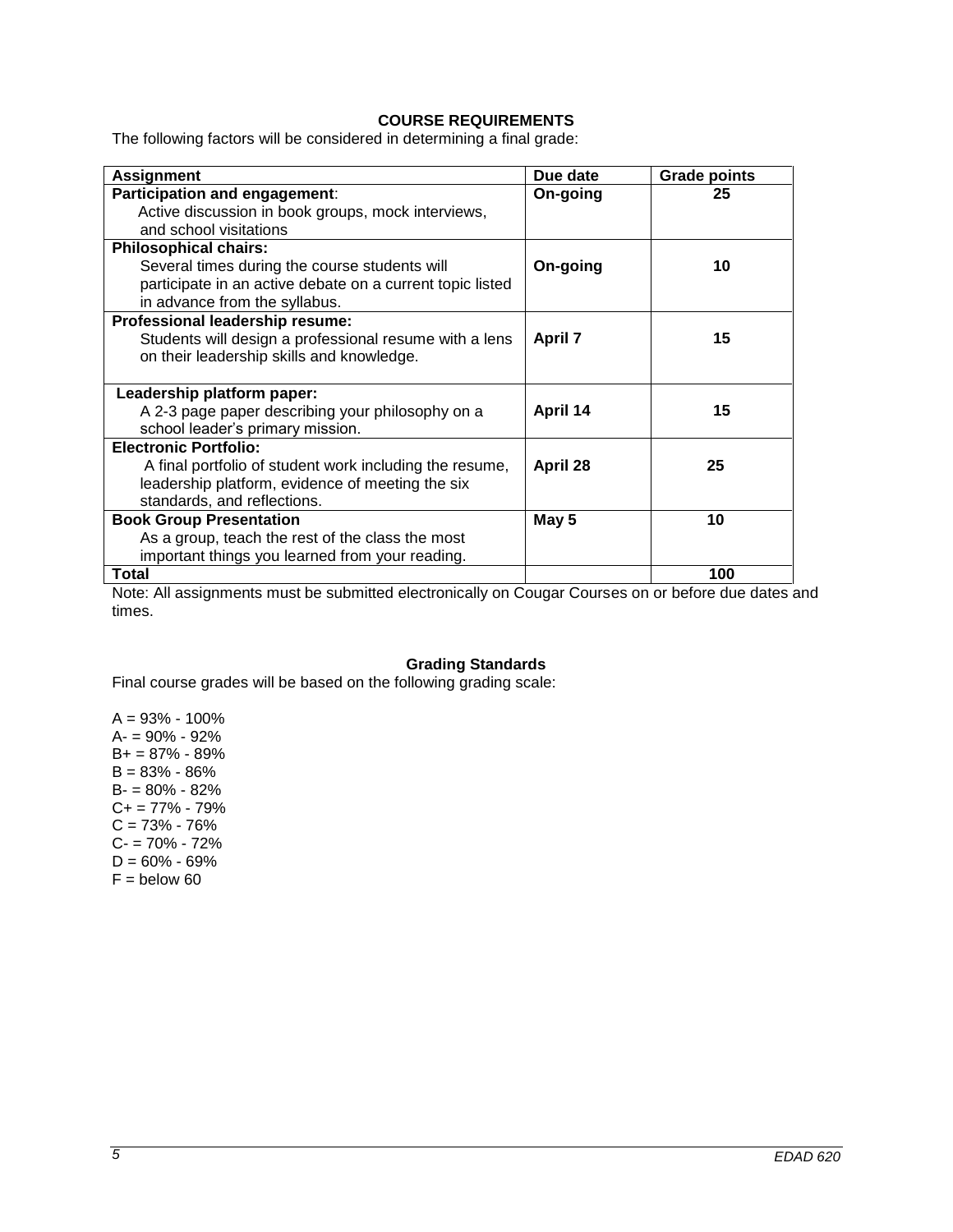# **SCHEDULE/COURSE OUTLINE**

| <b>Date</b>          | <b>Topic</b>                                                                                                                                                                                                                                                                                                                                                                                                                                                                                                                                                                                              | <b>Assignment (if any)</b>                                                                                                                                                                                                            |
|----------------------|-----------------------------------------------------------------------------------------------------------------------------------------------------------------------------------------------------------------------------------------------------------------------------------------------------------------------------------------------------------------------------------------------------------------------------------------------------------------------------------------------------------------------------------------------------------------------------------------------------------|---------------------------------------------------------------------------------------------------------------------------------------------------------------------------------------------------------------------------------------|
| Session 1            | <b>School Finance</b>                                                                                                                                                                                                                                                                                                                                                                                                                                                                                                                                                                                     |                                                                                                                                                                                                                                       |
| Session 2            | <b>School Finance</b>                                                                                                                                                                                                                                                                                                                                                                                                                                                                                                                                                                                     |                                                                                                                                                                                                                                       |
| Session 3            | <b>School Finance</b>                                                                                                                                                                                                                                                                                                                                                                                                                                                                                                                                                                                     |                                                                                                                                                                                                                                       |
| Session 4            | <b>School Finance</b>                                                                                                                                                                                                                                                                                                                                                                                                                                                                                                                                                                                     |                                                                                                                                                                                                                                       |
| Session 5            | <b>School Finance</b>                                                                                                                                                                                                                                                                                                                                                                                                                                                                                                                                                                                     |                                                                                                                                                                                                                                       |
| Session 6            | <b>School Finance</b>                                                                                                                                                                                                                                                                                                                                                                                                                                                                                                                                                                                     |                                                                                                                                                                                                                                       |
| Session 7<br>3/3/15  | Meet at CSUSM Kell 5102<br>Class networking activities<br>$\bullet$<br>Overview of class structure and<br>assignments<br>Create the book reading groups<br>$\bullet$<br>and develop timeline<br>Define the contemporary issues<br>for the class<br>Investigate the schools we will<br>$\bullet$<br>visit and pose questions for me to<br>email to the speaker<br>Evaluate the current context map<br>Pilot the philosophical chairs<br>$\bullet$<br>debate format<br>Establish the interview question<br>format<br>Train in Google Sites/ Weebly<br>$\bullet$<br>Electronic portfolio set up<br>$\bullet$ |                                                                                                                                                                                                                                       |
| Session 8<br>3/10/15 | Meet at San Elijo Elementary in San<br>Marcos in the Auditorium<br>Interview with the principal<br>$\bullet$<br>Ed Admin graduates panel from<br>$\bullet$<br>San Marcos USD<br>School tour<br>Philosophical chairs debate topic:<br>The new federal emphasis on<br>"careers" will change the focus<br>and offerings in high schools<br>Small group book discussion<br>$\bullet$                                                                                                                                                                                                                          | Prepare for a visit to San Elijo<br>$\bullet$<br>Elementary as if you were applying for<br>a job there.<br>Prepare to participate in the<br>$\bullet$<br>philosophical debate for both the pro<br>and the con side of the discussion. |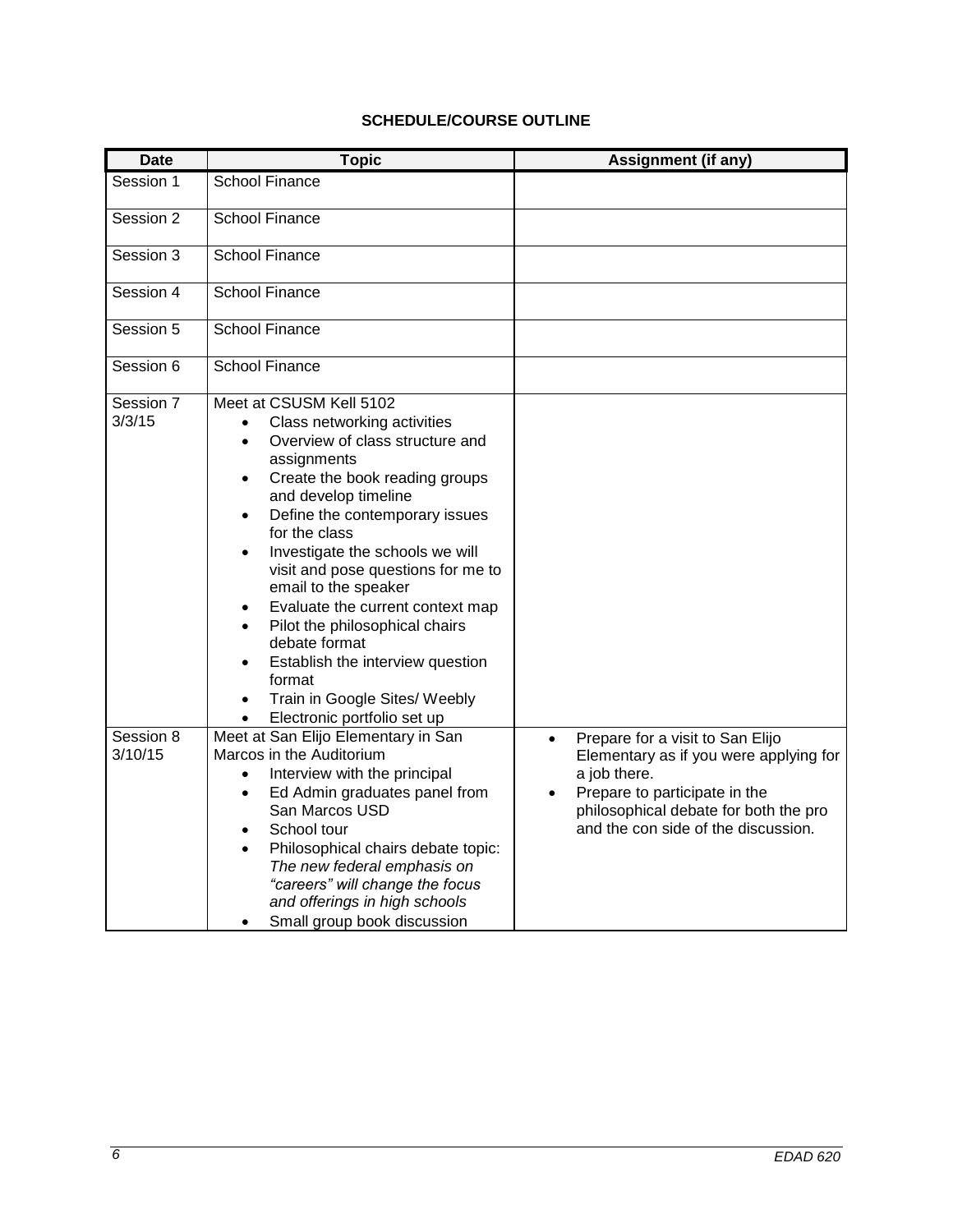| Session 9<br>3/17/15       | Meet at Army Navy Academy in Carlsbad<br>in Amy's room<br>Interview with the principal<br>$\bullet$<br>School tour<br>$\bullet$<br>Interview question practice<br>$\bullet$<br>Philosophical chairs debate topic:<br>$\bullet$<br>The new Common Core<br>Standards will improve education<br>in California.<br>Small group book discussion<br>$\bullet$<br>Partner work: Final portfolio,<br>$\bullet$<br>standard 1 reflection document<br>discussion                                   | Prepare for a visit to Army Navy<br>$\bullet$<br>Academy as if you were applying for a<br>job there.<br>Prepare to participate in the<br>$\bullet$<br>philosophical debate for both the pro<br>and the con side of the discussion.<br>Read and be prepared to discuss<br>$\bullet$<br>your small group book.<br>Participate in small group discussion<br>$\bullet$<br>on Standard 1. |
|----------------------------|------------------------------------------------------------------------------------------------------------------------------------------------------------------------------------------------------------------------------------------------------------------------------------------------------------------------------------------------------------------------------------------------------------------------------------------------------------------------------------------|--------------------------------------------------------------------------------------------------------------------------------------------------------------------------------------------------------------------------------------------------------------------------------------------------------------------------------------------------------------------------------------|
| Session 10<br>3/24/15      | Meet at Design 39 Elementary in Poway<br>Guest speaker: Sonya Wrisley<br>principal<br>School tour<br>$\bullet$<br>Interview question practice<br>$\bullet$<br>Philosophical chairs debate topic:<br>$\bullet$<br>Schools competing for students<br>through special programs,<br>magnets, charters, facilities, etc.<br>is healthy for the educational<br>environment<br>Small group book discussion<br>$\bullet$<br>Partner work: Final portfolio,<br>$\bullet$<br>standard 2 reflection | Prepare for a visit to Design 39 as if<br>$\bullet$<br>you were applying for a job there.<br>Prepare to participate in the<br>$\bullet$<br>philosophical debate for both the pro<br>and the con side of the discussion.<br>Read and be prepared to discuss<br>$\bullet$<br>your small group book.<br>Participate in small group discussion<br>on Standard 2.                         |
| Session 11<br>Spring break | No class                                                                                                                                                                                                                                                                                                                                                                                                                                                                                 |                                                                                                                                                                                                                                                                                                                                                                                      |
| Session 12<br>4/7/15       | Meet at Vision and Performing Arts<br>Academy in Vista<br>Guest speaker: Catina Hancock<br>and Melanie Paliotti<br>School tour<br>$\bullet$<br>Interview question practice<br>$\bullet$<br>Philosophical chairs debate topic:<br>$\bullet$<br>iPad teaching improves academic<br>achievement in schools<br>Small group book discussion<br>٠<br>Partner work: Final portfolio,<br>standard 3 reflection                                                                                   | Prepare for a visit to VAPA as if you<br>$\bullet$<br>were applying for a job there.<br>Prepare to participate in the<br>$\bullet$<br>philosophical debate for both the pro<br>and the con side of the discussion.<br>Read and be prepared to discuss<br>$\bullet$<br>your small group book.<br>Participate in small group discussion<br>$\bullet$<br>on Standard 3.                 |